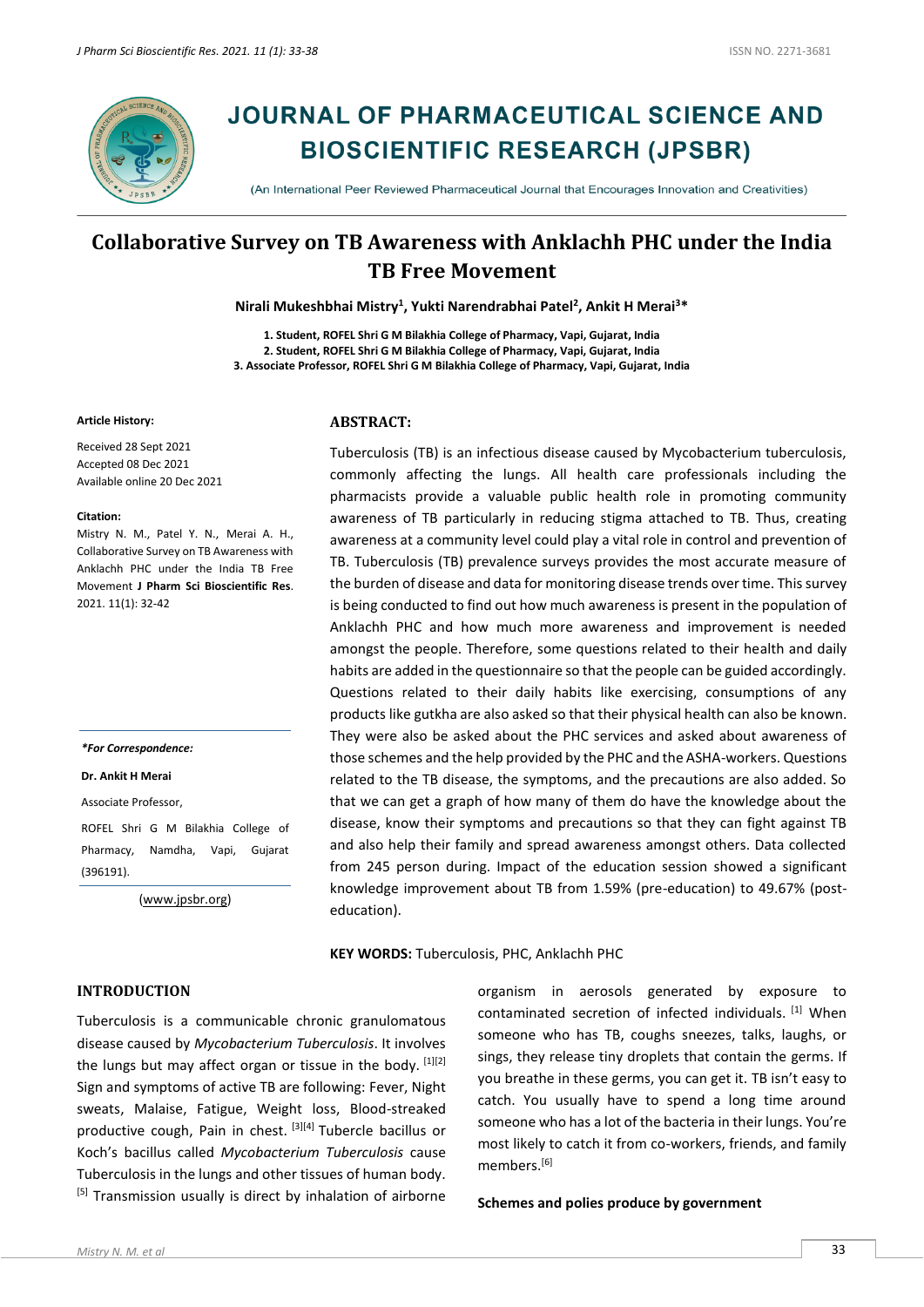The Revised National Tuberculosis Control Programme has potential for synergies with other strategic national priorities. For example, household air pollution can be reduced by replacing traditional fuels for cooking with LPG provided through Pradhan Mantri Ujjwala Yojana (PMUY).

India's UHC programme Ayushman Bharat, together with other development schemes, such as Swachh Bharat Mission, Pradhna Mantri Awas Yojana, Poshan Abhiyaan, Skill Development Programmes such as Pradhan Mantri Kaushal Vikas Yojana etc., will also complement MoHFW's efforts towards ending tuberculosis in the country.<sup>[7]</sup>

TB Corpus Fund: To accelerate TB control efforts 'Bharat Kshay Niyantran Pratishtan' (India TB Control Foundation) is proposed. Activities like nutrition support for TB patients, active case finding in prisons, slums, tribal area, sputum collection and transport in difficult areas will be carried out.[8]

The drug used in the treatment of tuberculosis are classified into:

First line drugs (FLDs):- (used in standard therapeutic regimen) Isoniazide, Rifampicin, Ethambutol, Pyrazinamide, Streptomycin.

Second Line Drugs (SLDs):- Ethionamide, Para-amino salicylic acid(PAS), Cycloserine, Viomycin, Kanamycin, Amikacin, Capreomycin, Thiacetazone, Ciprofloxacin, Ofloxacin, Rifabutine. [9][10]

WORLD TUBERCULOSIS DAY is celebrated each year on March 24 to increase efforts to end the global tuberculosis epidemic.

World TB Day is a day to educate the public about the impact of TB around the world. [11]

#### **Action for INDIA TB free movement**

By Launching TB-Free India Movement on 13th March, 2018 at the Delhi End TB Summit, Hon'ble Prime Minister of India reinvigorated the Government's commitment to eliminate TB by 2025, five years ahead of the global target. The Ministry of Health & Family Welfare (MoHFW) has developed a National Strategic Plan (2017-25) for elimination of TB in the Country by 2025 which outlines 'Multisectoral Action' as one of the key strategies. [11]

#### **a. Role of government**

Ministry of Health and Family Welfare, Government of India has announced the scheme for incentives for nutritional support to TB patients. This scheme will be called "Nikshay Poshan Yojana".[7]

MoHFW has launched the Direct Benefit Transfer (DBT) scheme for nutritional support to Tuberculosis patients called as 'Nikshay Poshan Yojana' (NPY) from 1st April, 2018. The scheme has been introduced with a purpose of providing monetary assistance to TB patients for meeting their nutritional needs. The scheme is expected to reduce out-of pocket expenditure of TB patients, increase TB notifications and motivate patients to complete full course their treatment.<sup>[11]</sup> Under the scheme, Rs. 500 per month is transferred to the bank account of TB patients (diagnosed and notified after 1st April 2018) for the entire duration of their treatment. One of the objectives of the interministerial coordination is not only to provide an access to quality TB services to the populations served by other Ministries / Departments but also to extend such benefits available under RNTCP for holistic, patient-centric care.<sup>[11]</sup>

#### **Role of PHC in treatment of TB**

Revised National Tuberculosis Control Programme (RNTCP):- All PHCs to function as DOTS Centres to deliver treatment as per RNTCP treatment guidelines through DOTS providers and treatment of common complications of TB and side effects of drugs, record and report on RNTCP activities as per guidelines. Facility for Collection and transport of sputum samples should be available as per the RNTCP guidelines.

Role of medical officer:- He/she will provide facilities for early detection of cases of Tuberculosis, confirmation of their diagnosis and treatment. He/she will ensure that all cases of Tuberculosis take regular and complete treatment. Ensure functioning of Microscopic Centre (if the PHC is designated so) and provision of DOTS.

Job Responsibilities of Health Assistant Male:- Check whether all cases under treatment for Tuberculosis are taking regular treatment, motivate defaulters to take regular treatment and bring them to the notice of the Medical Officer, PHC. Ensure that all cases of Tuberculosis take regular and complete treatment and inform the Medical Officer, PHC about any defaulters to treatment.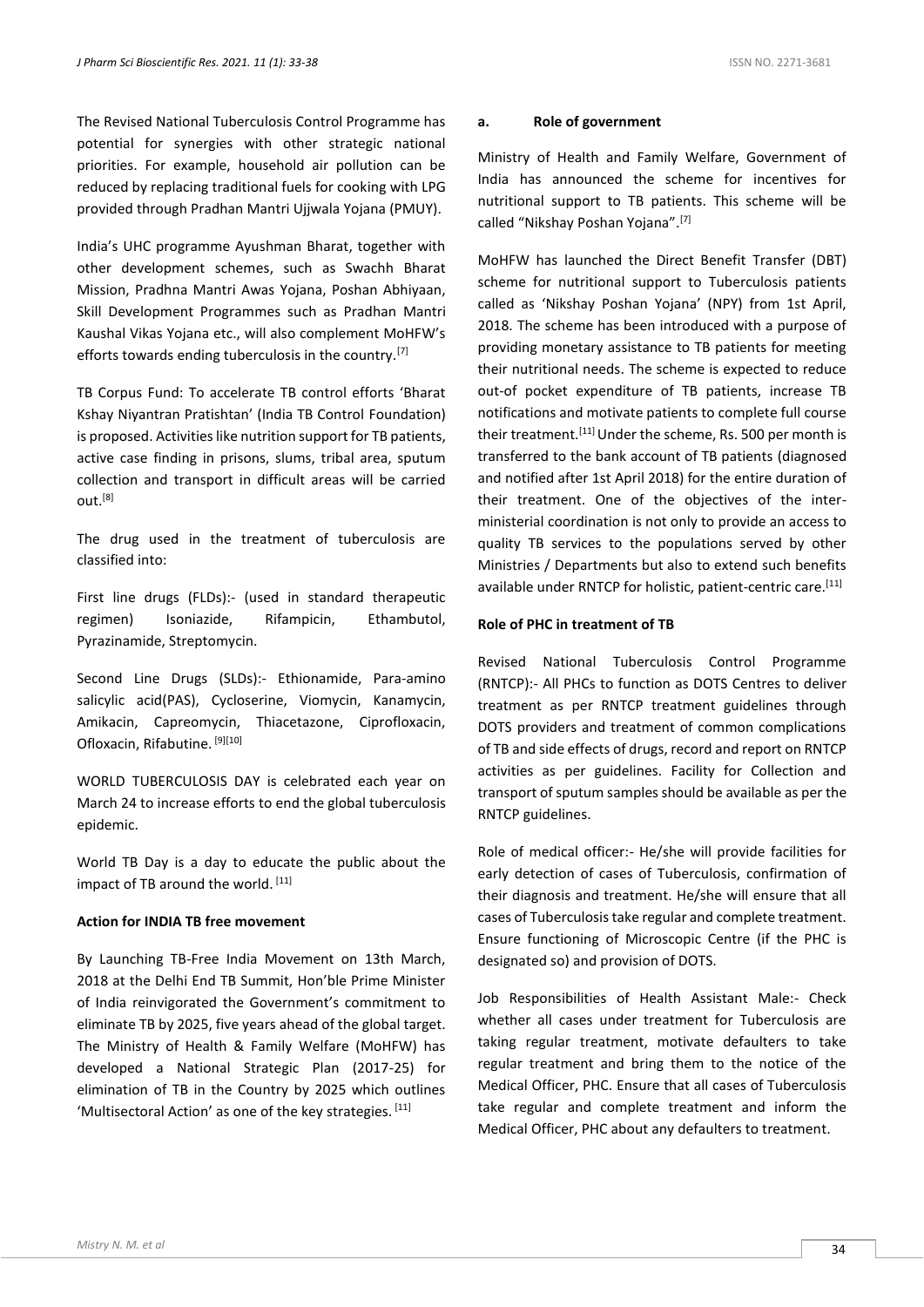Job Responsibilities of Laboratory Technician: Carry out examination of sputum Preparation, staining and examination of sputum smears for Mycobacterium tuberculosis (wherever the PHC is recognized as microscopy centre under RNTCP).<sup>[12]</sup>

### **Methodology**

Survey type Generally survey can be conducted in two ways:

- **b.** Questionnaire
- **c.** Interview

In this survey we have chosen questionnaire way. For that we have prepared different questions to get a brief idea about the awareness about TB in population.

The Survey method is the technique of gathering data by asking questions to people who are thought to have desired information. A formal list of questionnaires is prepared.

Survey method includes the collection of data, information, idea, precautions and awareness regarding TB disease.

This includes knowing their status regarding TB disease and their Perspective towards disease and patient.

We have tried to visit Maximum home with ASHA workers and asked them to give us the information by the means of questionnaire which we have prepared.

Questionnaire includes their general information, Daily Habits which may Relate TB disease, Their Knowledge about TB and its medication, patient's responsibility and Social Discrimination towards TB patients.

By questioning this we can get the idea about their selfawareness and we can give them all possible information and make them aware towards the TB Disease and its treatment, Government Schemes, Programs and push them forward under **INDIA TB FREE MOVEMENT.**

We have also distributed pamphlets which was provided by the PHC under TB Control Programme by Government.

### ➢ Questionnaire:

The survey is divided into two sections of questionnaire and firstly it consists of personal information. Then about the topics which are General information and last about TB information.

**Table no 1: Questions for general information.**

| <b>GENERAL INFORMATION</b> |                   |  |  |
|----------------------------|-------------------|--|--|
|                            | Name              |  |  |
| 2.                         | Age               |  |  |
| 3.                         | Gender            |  |  |
|                            | Address           |  |  |
| 5.                         | Any government ID |  |  |
|                            | Occupation        |  |  |

# **Table no 2: Questioner regarding habit and knowledge regarding TB.**

| <b>OTHER INFORMATION</b>                                                 |  |  |  |  |
|--------------------------------------------------------------------------|--|--|--|--|
| 1.<br>Do you consume any?                                                |  |  |  |  |
| a. alcohol<br>b. Smoking c. Beverages d. Tobacco,<br>Gutkha              |  |  |  |  |
| 2.<br>Are you doing Exercise on daily basis? a. Yes<br>b.<br>Nο          |  |  |  |  |
| 3.<br>Do you have any symptoms?                                          |  |  |  |  |
| a. cough more than 2 weeks b. fever more than 2<br>weeks                 |  |  |  |  |
| c. blood-stained sputum<br>d. chest pain                                 |  |  |  |  |
| e. body weight loss<br>f. fatigue                                        |  |  |  |  |
| h. shortness of breath<br>g. malaise                                     |  |  |  |  |
| i. night sweat                                                           |  |  |  |  |
| 4.<br>Are you Aware of TB disease? <b>a. Yes b. No</b>                   |  |  |  |  |
| 5.<br>Do you have basic information of TB disease? a.<br>Yes b. No       |  |  |  |  |
| 6.<br>Do you have any other disease? a. Yes b. No                        |  |  |  |  |
| 7. Is any of your Family Member is Suffering from TB?<br>a. Yes<br>b. No |  |  |  |  |
| 8. Have you been infected with TB in the past? a. Yes<br>b. No           |  |  |  |  |
| 9.<br>Do you have any recent contact with TB patient?<br>a. Yes<br>b. No |  |  |  |  |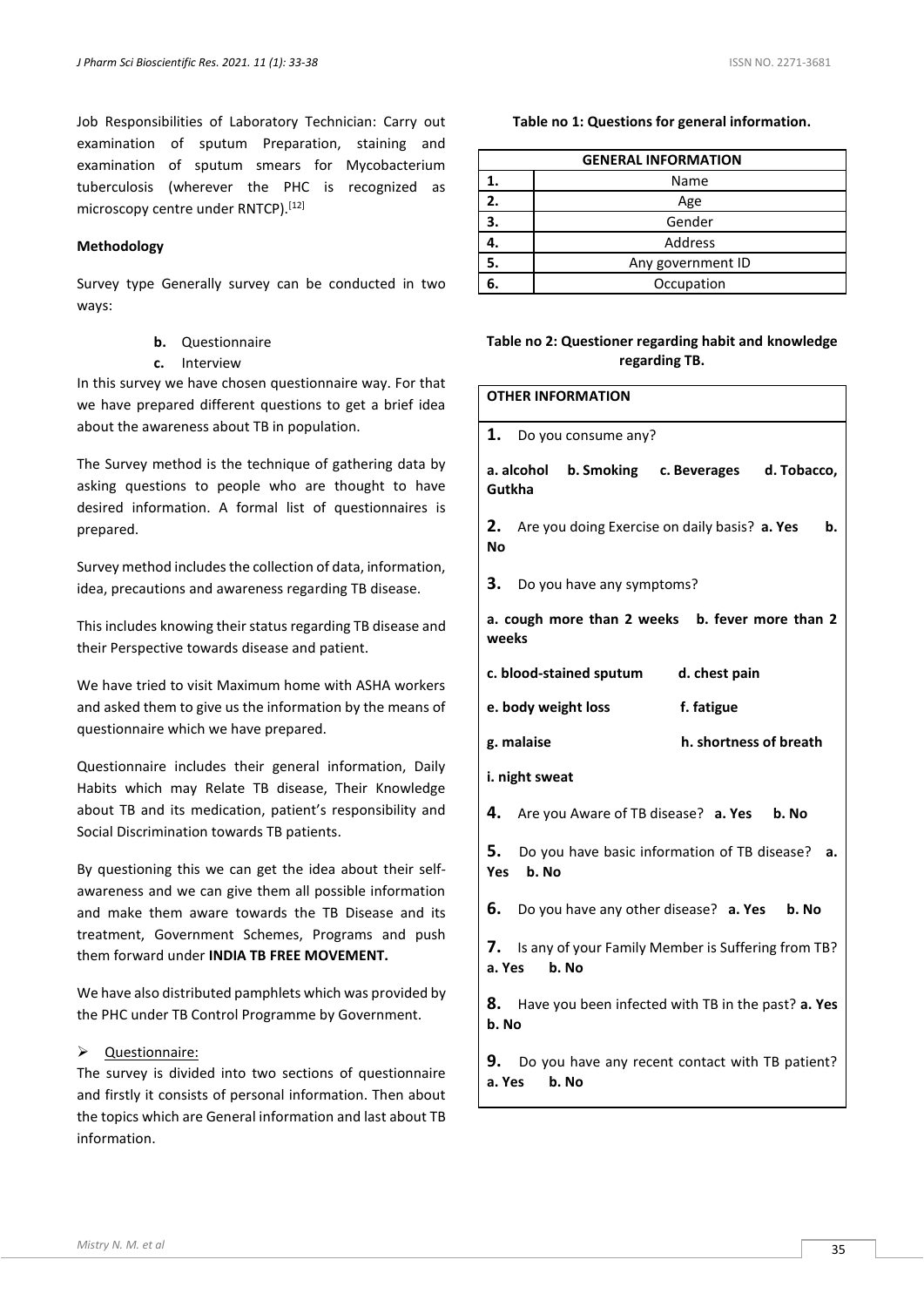| able no 3: Questioner regarding TB awareness and PHC.                                                |
|------------------------------------------------------------------------------------------------------|
| ABOUT PRIMARY HEALTH CENTER (PHC)                                                                    |
| 1.<br>Are you Aware of PHC nearby you? a. Yes<br>b.<br>No                                            |
| 2. Are you referring PHC? a. Yes b. No                                                               |
| З.<br>Are you in contact with ASHA-WORKER for any<br>disease? a. Yes b. No                           |
| 4.<br>How ASHA-WORKER help you?                                                                      |
| 5. Are you taking any medicine from PHC? a. Yes b.<br>No                                             |
| 6. Are you aware of any scheme related to TB,<br>provided by government? a. Yes b. No                |
| 7. Are you aware of funds provided by government<br>for TB treatment? a. Yes b. No                   |
| 8.<br>Are you aware of TB free INDIA-2025 Movement<br>by government? a. Yes b. No                    |
| 9.<br>Is TB communicable disease or not? a. Yes b. No                                                |
| 10. Are you taking any medicine for TB disease? a. Yes<br>b. No                                      |
| 11. Do you prefer DOTS therapy? a. Yes b. No                                                         |
| 12. What is the Frequency of TB medication?                                                          |
| a. once in a day b. once in a week c. occasionally d.<br>none                                        |
| 13. Have you observed any side effect while taking TB<br>medication? a. Yes b. No                    |
| 14. Based on your experience would you recommended<br>other patient to take TB therapy? a. Yes b. No |
| 15. If No, why would you not recommended other, to<br>take TB medication?                            |
| a. No effect b. Have side effect c. Undesired effect<br>d. None                                      |
| 16. Patient mental status about disease?                                                             |
| a. Positive<br>c. Depression<br>b. Anxiety<br>d.<br><b>Careless</b>                                  |
| 17. Which type of test are carried out during the TB<br>treatment?                                   |
| b. Sputum Test c. Chest x-ray d. None<br>a. skin Test<br>of the above                                |

|                              |  | <b>18.</b> How frequently the sputum test is carried out |  |  |  |  |  |  |
|------------------------------|--|----------------------------------------------------------|--|--|--|--|--|--|
| during the treatment for TB? |  |                                                          |  |  |  |  |  |  |

**a**. **After 2 months b. After 6 months c. none of the above** 

**19.** Which type of food are avoided by patient in disease condition?

| a. Beverages | b. Bakery food |
|--------------|----------------|
|--------------|----------------|

**c. Tobacco product d. all of the above**

**20.** Does patient face any discrimination from society? **a. Yes b. No**

#### **Results and Discussions**

In this survey 245 people have taken part and respondent the questionnaire which results will be discussed here.

Some personal information like Name, Age, Government id, Address and Occupation which should be kept confidential so cannot be revealed here.

From the survey report, 48.7% females and 51.2% male have respondent the questionnaire.

#### Table No 4: Results of Short question.

| NO.          | <b>QUESTIONS</b>                                                    | <b>YES</b> | <b>NO</b> |  |
|--------------|---------------------------------------------------------------------|------------|-----------|--|
| $\mathbf{1}$ | Are you doing Exercise on<br>daily basis?                           | 13.90%     | 86.10%    |  |
| $\mathbf{2}$ | Are you aware of TB<br>disease?                                     | 82%        | 18%       |  |
| 3            | have<br>basic<br>Do you<br>information on<br><b>TB</b><br>diseases? | 62.90%     | 37.10%    |  |
| 4            | Do you have any other<br>disease?                                   | 17.60%     | 82.40%    |  |
| 5            | Is any of your family<br>member is suffering from<br>TB?            | 2%         | 98%       |  |
| 6            | Have you been infected<br>with TB in the past?                      | 0.40%      | 99.60%    |  |
| 7            | Do you have any recent<br>contact with TB patient?                  | 0%         | 100%      |  |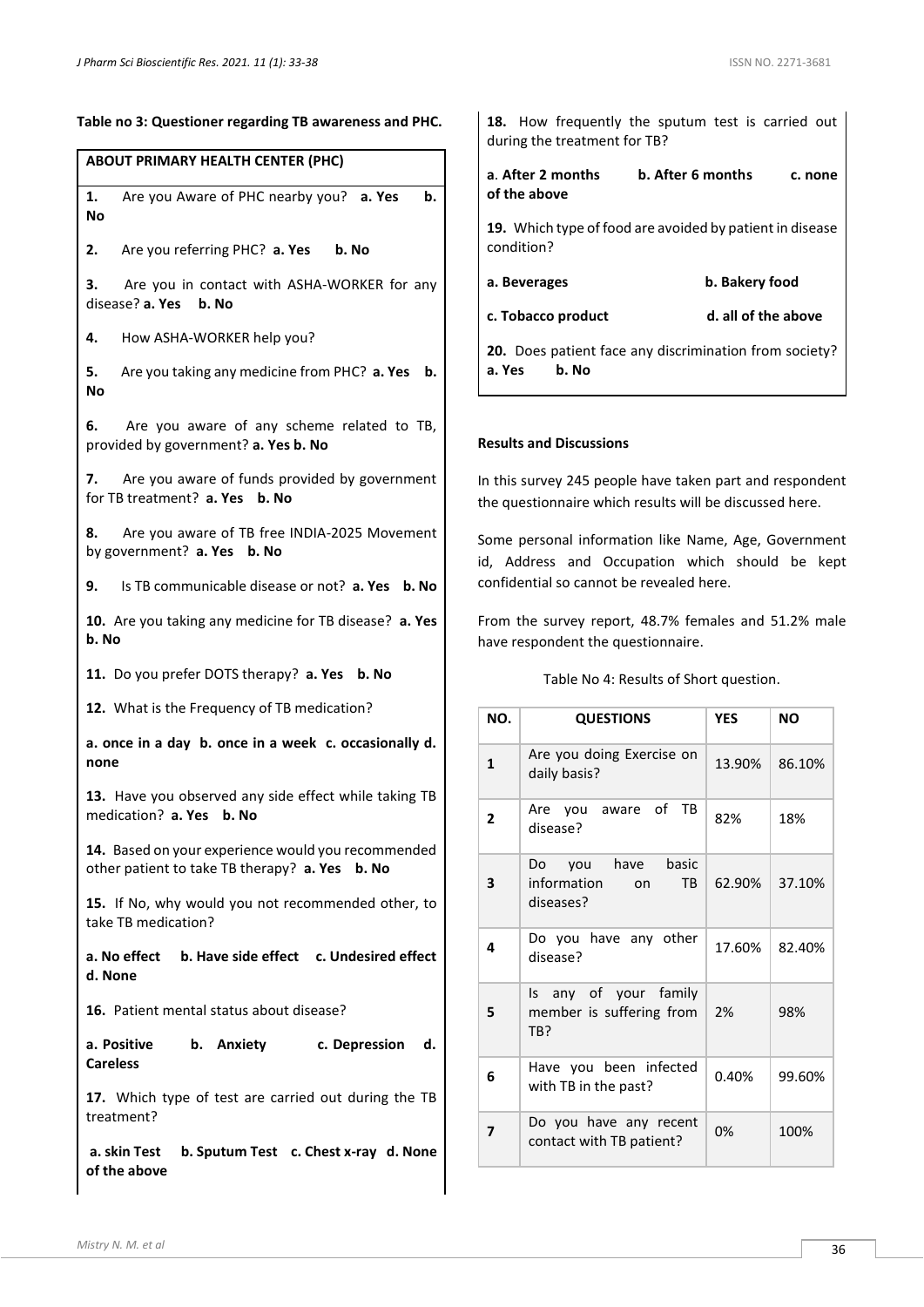| 8  | Are you aware of PHC<br>nearby you?                                                       | 95.50% | 4.50%  |
|----|-------------------------------------------------------------------------------------------|--------|--------|
| 9  | Are you referring PHC?                                                                    | 65.30% | 34.70% |
| 10 | Are you in contact with<br>ASHA-WORKER for any<br>disease?                                | 47.30% | 52.70% |
| 11 | taking<br>Are<br>you<br>any<br>medicine from PHC?                                         | 63.30% | 36.70% |
| 12 | Are you aware of any<br>scheme related to<br>TB<br>provided by government?                | 50.20% | 49.80% |
| 13 | Are you aware of funds<br>provided by government<br>for TB treatment?                     | 43.70% | 56.30% |
| 14 | Are you aware of TB free<br>INDIA-2025 movement by<br>Government?                         | 9%     | 91%    |
| 15 | TB communicable<br>ls.<br>disease or not?                                                 | 68.60% | 31.40% |
| 16 | you taking any<br>Are<br>medicine for TB disease?                                         |        | 99.60% |
| 17 | prefer<br><b>DOTS</b><br>Do<br>you<br>therapy?                                            | 2%     | 98%    |
| 18 | Have you observed any<br>side effects while taking TB<br>medication?                      | 0%     | 100%   |
| 19 | Based on your experience<br>would you recommended<br>other patient to take TB<br>therapy? | 8.60%  | 91.40% |
| 20 | face<br>patient<br>Does<br>any<br>discrimination<br>from<br>society?                      | 11.80% | 88.20% |

From question 7 we observed that 5.5% people smoke, 9% of them consumes tobacco and stuff like gutkha, 10.2% of them consumes alcohol, 14.77% people consume beverages and on a positive note 59.6% of them are aware of the dangerous and harmful side effects of consuming these products and therefore they avoid consuming the same.

From question 27 we observed that most of them answered that they do not exercise on daily basis. They

were all aware of the benefits of daily exercise, what did not knew is – how good or exactly what qualifies as exercise. 85.1% people do not exercise on their daily 'to do' list. What's impressive about this survey aside from the sheer volume, is the number of conditions exercise seems to prevent or delay.

From question 31, our next question tested the status of the people related to the disease. TB has been extremely medicalized and the so-called softer areas like counselling, patient care, psychological support are seen not to so medical. So, they have this reflection in our next result which shows 39.2% deeded with Anxiety, 35.5% carelessness, 0.8% with Depression. If we look at the TB response, it's only got to do with tools. Though they are very important, we shouldn't forget that all these together contribute to the success against TB.

# **CONCLUSION**

From the above report it is concluded that majority of the population are concern of their health, so to maintain good health they are giving their much efforts. The positive result of the survey show that majority of the population are aware regarding TB disease.

We aware them about the TB related things like a symptoms, causative agent, mode of spread were reasonably good, knowledge on availability of DOTS centers, free treatment, curability and TB possibility leading to death is still poor among rural population.

The need for imparting health education and awareness especially in rural communities through health care personal is needed to progress towards TB free India.

Less population are aware about the TB free INDIA 2025 movement, so more Awareness required for those people who don't know about this movement so we can aware them by telling about the movement. Till there is less percentage of contact with ASHAWORKER for their various kinds of disease, so there is scope of the improvement to rise the contact of ASHAWORKER for the various disease to save the life generate the awareness treatment.

Government of INDIA taking a more step towards the physical health as well as mental health, they leading to yoga exercise also in a various platform, still there is chances of awareness and scope of improvement in exercise as well as contact with Ashaworker and TB free INDIA movement in region of Anklachh PHC.